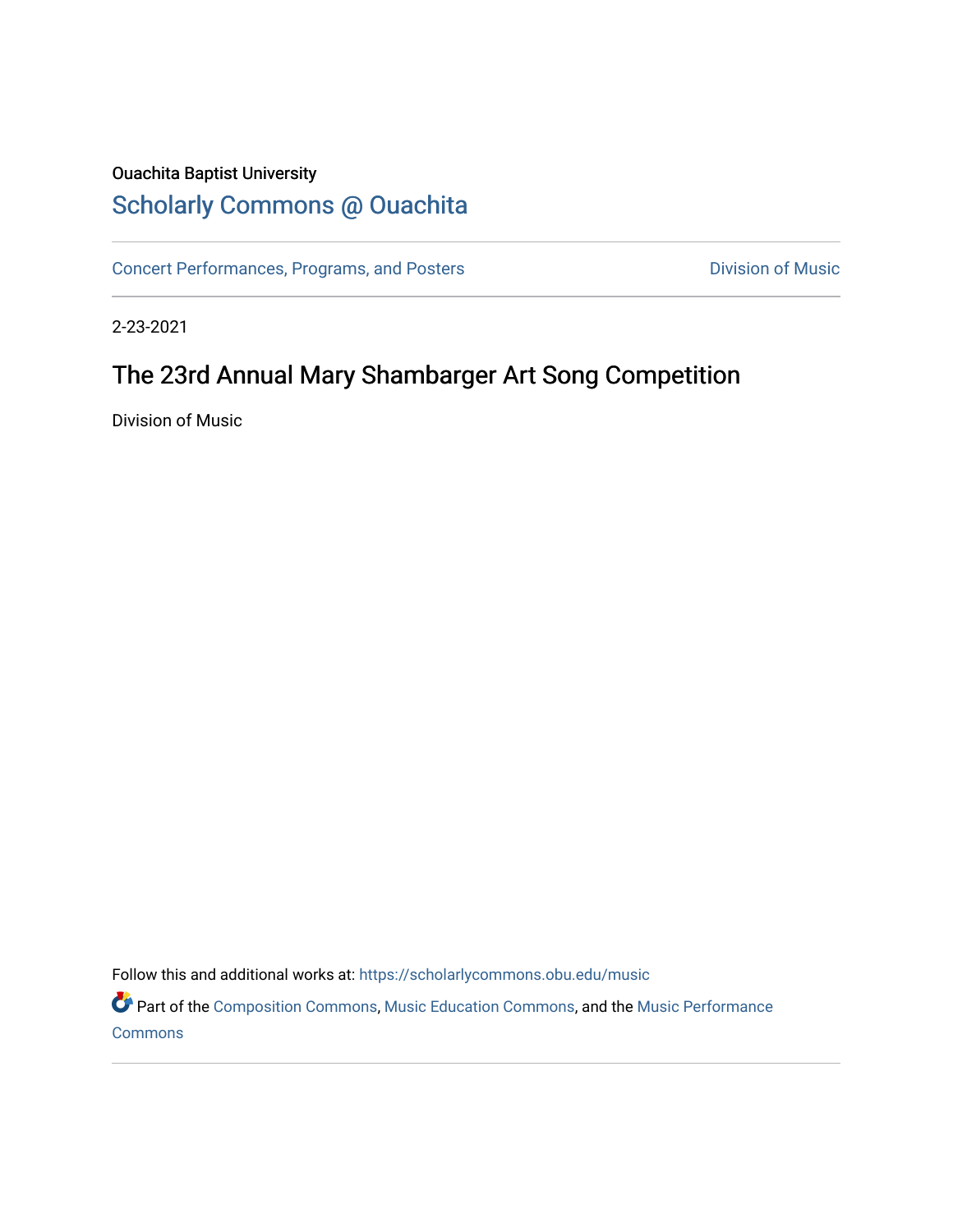W. FRANCIS MCBETH RECITAL HALL TUESDAY, FEBRUARY 23, 2021 • 2:00 PM



# **OUACHITA BAPTIST UNIVERSITY** SCHOOL OF FINE ARTS DIVISION OF MUSIC

presents the twenty-third annual

Mary Thambarger



OUACHITA BAPTIST UNIVERSITY **DIVISION OF MUSIC** 410 OUACHITA ST. • ARKADELPHIA, AR 71998

> For more information: 870.245.5128 • OBU.EDU/MUSIC

As an assistant professor of music at Harding University, DR. SUSAN E. SHIREL serves as the Director of Choral Activities, directs the Harding University Concert Choir, teaches private voice and music education courses, and supervises student teaching interns. She holds a Master of Arts in Vocal Pedagogy from Texas Woman's University—where she studied with Joan Wall—and the Doctor of Arts in Music Education and Vocal Performance from Ball State University. Prior to joining the Harding University faculty in 2011, Dr. Shirel earned the Bachelor of Music Education – vocal and instrumental degrees from Harding University and was a secondary choral music educator for 10 years in three states. She is the Vice President/President-elect for the Arkansas chapter of the National Association of Teachers of Singing (NATS) and is also an active member in ACDA and NAFME. Susan is a frequent presenter at state and regional voice and choral conferences and strives to provide practical researchbased tools for voice and choral educators. Her research interests focus on the intersection of choral music education and vocal pedagogy, more specifically on the use of learning-theory-based teaching strategies for teaching singing. In her "spare time," Susan enjoys gardening, traveling with family, and performing in and producing musical theatre productions.



## JUDGES' BIOGRAPHIES